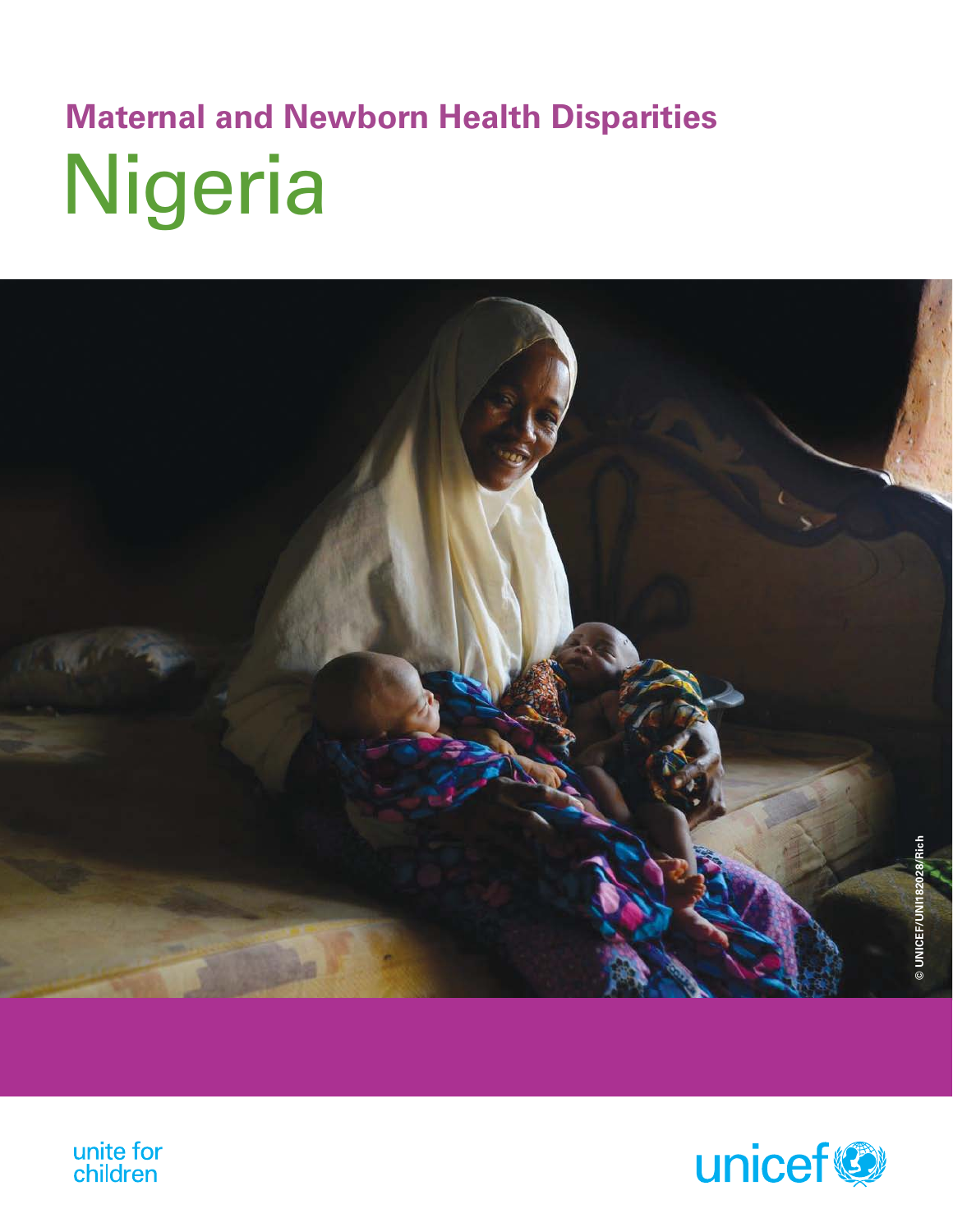### Key Facts **Maternal and Newborn Health Disparities in Nigeria**

#### **Nigeria reference table**

| <b>Demographic indicators</b>                                               |      |                |
|-----------------------------------------------------------------------------|------|----------------|
| Total population (thousands) <sup>1</sup>                                   | 2015 | 182,202        |
| Total live births (thousands) <sup>1</sup>                                  | 2015 | 7,133          |
| Total Fertility Rate (number of children per woman) <sup>1</sup>            | 2015 | 6              |
| Adolescent birth rate (per 1,000 women 15-19) <sup>10</sup>                 | 2010 | 123            |
| <b>Impact indicators</b>                                                    |      |                |
| Maternal mortality ratio (per 100,000 live births) <sup>4</sup>             | 2015 | 814            |
| Average annual rate of MMR reduction between 1990 and 2015 (%) <sup>5</sup> | 2015 | $\overline{2}$ |
| Lifetime risk of maternal death: 1 in $x^4$                                 | 2015 | 22             |
| Stillbirth rate (per 1,000 total births) <sup>6</sup>                       | 2015 | 43             |
| Preterm birth rate (per 100 live births) <sup>7</sup>                       | 2010 | 12.2           |
| Under-five mortality rate (per 1,000 live births) $3$                       | 2015 | 109            |
| Under-five deaths that are newborn $(%)^3$                                  | 2015 | 32             |
| Neonatal mortality rate (per $1,000$ live births) <sup>3</sup>              | 2015 | 34             |
| Neonatal deaths (thousands) <sup>3</sup>                                    | 2015 | 240            |
| <b>Service Delivery</b>                                                     |      |                |
| Availability of EmONC Services (% of minimum acceptable level) <sup>8</sup> |      |                |
| Physician density (per 1,000 population) <sup>9</sup>                       | 2009 | 0.4            |
| Nurse and midwife density (per 1,000 population) <sup>9</sup>               | 2008 | 1.6            |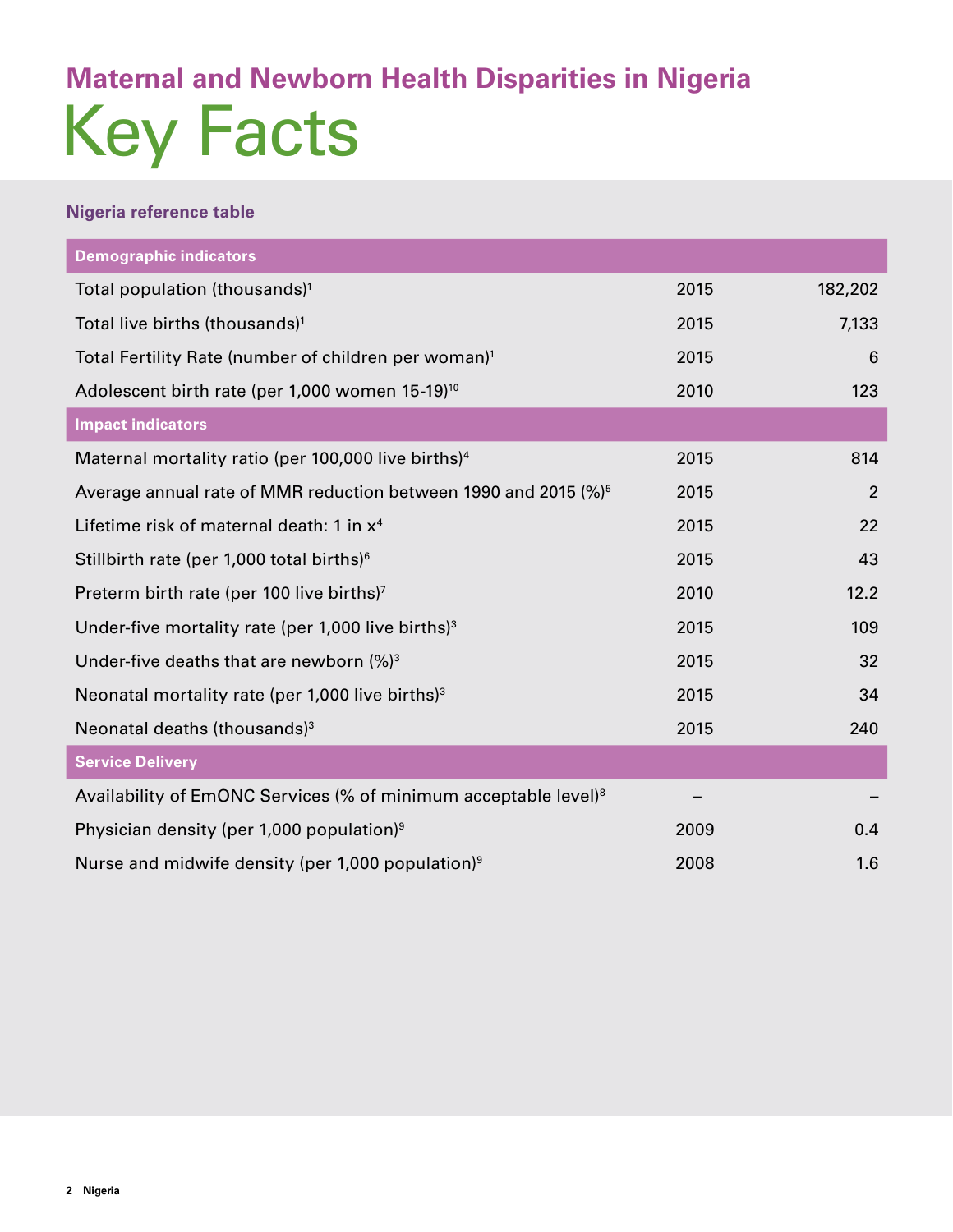## **Nigeria Maternal and Newborn Health Disparities**

**In 2015, 7,100,000 babies were born in Nigeria, or around 19,500 every day.1** Among young women (aged 20-24), 29 percent gave birth by age 18.<sup>2</sup> Approximately 660 babies will die each day before reaching their first month $^3$ ; 838 stillbirths occur every day. $^6$ 

#### **Neonatal mortality rate:**

Nigeria's neonatal mortality rate (NMR)^ is 34 deaths per 1,000 live births. $3$ 

NMR≠ in rural areas is 44 deaths per 1,000 live births and 34 deaths per 1,000 live births in urban areas for an urban-to-rural ratio of  $0.8<sup>2</sup>$ 

NMR≠ among the poorest households is 45 neonatal deaths per 1,000 live births, compared to 30 deaths per 1,000 live births among the richest households.<sup>2</sup>



### $44$   $<sup>44</sup>$ </sup> **years >20 years** The NMR for younger mothers (53 per 1,000 live births) is 1.5 times higher than for mothers aged 20-29 (35 per 1,000 live births).2 **Neonatal mortality rate** for newborns with mothers:



**Newborns** with less educated mothers are



compared to those born to mothers with higher education.<sup>2</sup>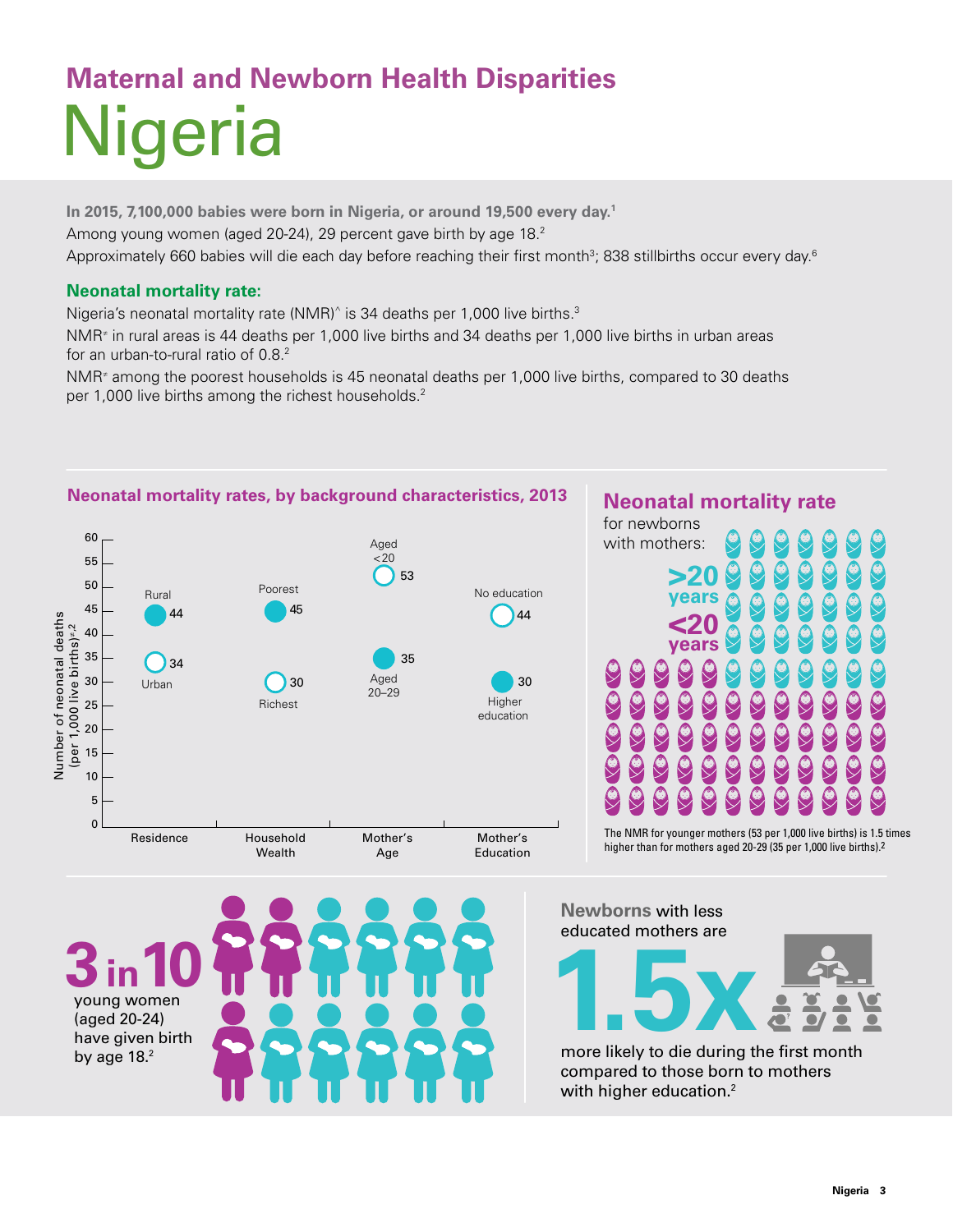#### **Nigeria — Causes of Neonatal Mortality, 2015**



#### **Disparities in key maternal and newborn health interventions, Nigeria, 20132**

|                                                |                                  | <b>Coverage - care for mothers</b>                                                        |                |                                                                      |              |                                                    |                                                             |  |  |  |  |
|------------------------------------------------|----------------------------------|-------------------------------------------------------------------------------------------|----------------|----------------------------------------------------------------------|--------------|----------------------------------------------------|-------------------------------------------------------------|--|--|--|--|
|                                                |                                  | <b>Demand for family</b><br>planning satisfied Antenatal care<br>by modern<br>methods (%) | $4 \times (%)$ | coverage at least Skilled attendant Institutional<br>at birth $(\%)$ | delivery (%) | <b>Delivered by</b><br>caesarean<br>section $(\%)$ | <b>Postnatal care</b><br>of mothers<br>within 2 days<br>(%) |  |  |  |  |
| Residence                                      | Urban                            | 40.5                                                                                      | 74.5           | 67.0                                                                 | 61.7         | 3.9                                                | 59.1                                                        |  |  |  |  |
|                                                | Rural                            | 22.6                                                                                      | 38.2           | 22.7                                                                 | 21.9         | 1.0                                                | 29.0                                                        |  |  |  |  |
|                                                | Residence ratio (urban to rural) | 1.8                                                                                       | 2.0            | 3.0                                                                  | 2.8          | 3.9                                                | 2.0                                                         |  |  |  |  |
| Household<br>Wealth                            | Richest                          | 47.0                                                                                      | 85.6           | 85.3                                                                 | 79.9         | 6.7                                                | 75.0                                                        |  |  |  |  |
|                                                | Poorest                          | 5.3                                                                                       | 18.0           | 5.7                                                                  | 5.8          | 0.5                                                | $13.0$                                                      |  |  |  |  |
| Household wealth ratio<br>(richest to poorest) |                                  | 8.9                                                                                       | 4.8            | 15.0                                                                 | 13.8         | 13.4                                               | 5.8                                                         |  |  |  |  |
|                                                | Less than 20                     |                                                                                           | 37.6           | 25.2                                                                 | 24.5         | 1.0                                                | 31.7                                                        |  |  |  |  |
| Mother's<br>age                                | $20 - 34$                        |                                                                                           | 53.6           | 41.1                                                                 | 38.3         | 2.1                                                | 41.8                                                        |  |  |  |  |
|                                                | $35 - 49$                        | 35.6                                                                                      | 52.1           | 37.3                                                                 | 35.1         | 2.7                                                | 37.6                                                        |  |  |  |  |
|                                                | No education                     | 9.8                                                                                       | 27.6           | 11.7                                                                 | 11.2         | 0.5                                                | 18.7                                                        |  |  |  |  |
| <b>Mother's</b>                                | Primary                          | 34.7                                                                                      | 60.8           | 44.3                                                                 | 41.5         | 1.6                                                | 44.9                                                        |  |  |  |  |
| education                                      | Secondary                        | 40.2                                                                                      | 34.9           | 71.7                                                                 | 65.9         | 3.3                                                | 62.3                                                        |  |  |  |  |
|                                                | Higher                           | 46.0                                                                                      | 79.6           | 93.2                                                                 | 91.3         | 11.1                                               | 81.8                                                        |  |  |  |  |
| (highest to lowest)                            | Mother's education ratio         | 4.7                                                                                       | 2.9            | 8.0                                                                  | 8.2          | 22.2                                               | 4.4                                                         |  |  |  |  |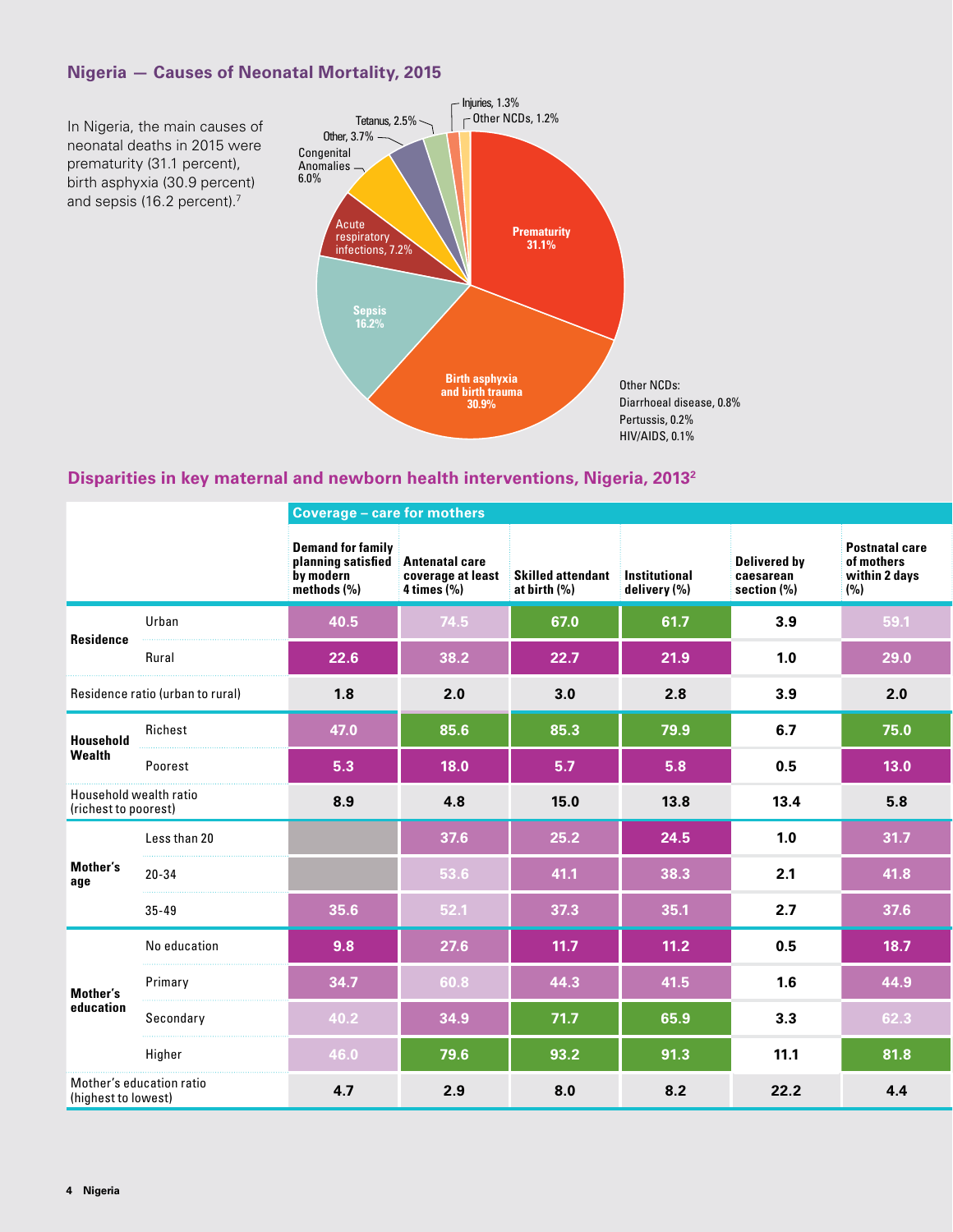#### **Maternal and newborn health coverage indicators**

#### **By residence:2**

- In rural areas, 38 percent of women made at least 4 antenatal care (ANC) visits compared to 75 percent in urban areas.
- Coverage of skilled attendance at birth is 23 percent in rural areas, compared to 67 percent in urban areas.
- 8 percent of newborns in rural areas receive postnatal care (PNC) within 2 days after birth, compared to 25 percent in urban areas.

#### **By household wealth:2**

- Most mothers among richest households (86 percent) made at least four ANC visits, compared to 18 percent of mothers from the poorest households.
- Only 6 percent of mothers in the poorest households had a skilled attendant at birth, compared to 85 percent of mothers in the richest households.
- 34 percent of newborns in the richest households receive PNC within 2 days after birth, compared to 3 percent among the poorest households.



| <b>Postnatal</b><br>care of<br>Early<br>initiation of<br>newborns<br>DPT <sub>1</sub><br>Exclusive<br>Newborn<br><b>Tetanus</b><br>protection for<br>weighed at<br>breastfeeding<br><b>breastfeeding</b> BCG vaccine f<br>(<6 months) (%) newborn (%)<br><b>BCG</b> vaccine for vaccination<br>within 2 days<br><b>Birth</b><br><b>Births by</b><br>(%)<br>(%)<br>registration (%)<br>received (%)**<br>birth $(\%)$<br>newborns (%)<br>age 18 $(\frac{6}{10})^*$<br>76.9<br>25.4<br>34.3<br>76.3<br>73.8<br>51.0<br>40.1<br>14.7<br>37.6<br>39.5<br>29.4<br>39.2<br>37.1<br>7.8<br>6.8<br>19.3<br>3.3<br>5.0<br>1.4<br>2.1<br>2.0<br>1.9<br>2.6<br>0.4<br>90.0<br>88.0<br>66.3<br>33.9<br>54.1<br>40.2<br>92.3<br>8.8<br>57.0<br>3.0<br>0.5<br>22.4<br>14.0<br>14.2<br>$17.3$<br>7.4<br>108.2<br>6.3<br>9.0<br>0.2<br>11.3<br>1.8<br>6.6<br>5.1<br>9.4<br>36.5<br>6.1<br>55.7<br>15.2<br>19.0<br>54.6<br>$13.2$<br>14.7<br>28.8<br>55.2<br>5.4<br>1.9 <sub>1</sub><br>28.7<br>20.7<br>20.8<br>63.9<br>37.8<br>12.7<br>35.0<br>63.2<br>61.7<br>14.3<br>34.6<br>84.3<br>83.4<br>78.9<br>22.9<br>37.5<br>95.3<br>71.4<br>91.5<br>38.2<br>42.7<br>96.9<br>4.7<br>4.6<br>7.1<br>37.6<br>1.5<br>3.2 | <b>Coverage - care for newborns</b> | Other |                |               |              |               |  |  |
|------------------------------------------------------------------------------------------------------------------------------------------------------------------------------------------------------------------------------------------------------------------------------------------------------------------------------------------------------------------------------------------------------------------------------------------------------------------------------------------------------------------------------------------------------------------------------------------------------------------------------------------------------------------------------------------------------------------------------------------------------------------------------------------------------------------------------------------------------------------------------------------------------------------------------------------------------------------------------------------------------------------------------------------------------------------------------------------------------------------------------------------------------------------------------------------------|-------------------------------------|-------|----------------|---------------|--------------|---------------|--|--|
|                                                                                                                                                                                                                                                                                                                                                                                                                                                                                                                                                                                                                                                                                                                                                                                                                                                                                                                                                                                                                                                                                                                                                                                                |                                     |       |                |               |              |               |  |  |
|                                                                                                                                                                                                                                                                                                                                                                                                                                                                                                                                                                                                                                                                                                                                                                                                                                                                                                                                                                                                                                                                                                                                                                                                |                                     |       |                |               |              |               |  |  |
|                                                                                                                                                                                                                                                                                                                                                                                                                                                                                                                                                                                                                                                                                                                                                                                                                                                                                                                                                                                                                                                                                                                                                                                                |                                     |       |                |               |              |               |  |  |
|                                                                                                                                                                                                                                                                                                                                                                                                                                                                                                                                                                                                                                                                                                                                                                                                                                                                                                                                                                                                                                                                                                                                                                                                |                                     |       |                |               |              |               |  |  |
|                                                                                                                                                                                                                                                                                                                                                                                                                                                                                                                                                                                                                                                                                                                                                                                                                                                                                                                                                                                                                                                                                                                                                                                                |                                     |       |                |               |              |               |  |  |
|                                                                                                                                                                                                                                                                                                                                                                                                                                                                                                                                                                                                                                                                                                                                                                                                                                                                                                                                                                                                                                                                                                                                                                                                |                                     |       |                |               |              |               |  |  |
|                                                                                                                                                                                                                                                                                                                                                                                                                                                                                                                                                                                                                                                                                                                                                                                                                                                                                                                                                                                                                                                                                                                                                                                                |                                     |       |                |               |              |               |  |  |
|                                                                                                                                                                                                                                                                                                                                                                                                                                                                                                                                                                                                                                                                                                                                                                                                                                                                                                                                                                                                                                                                                                                                                                                                |                                     |       |                |               |              |               |  |  |
|                                                                                                                                                                                                                                                                                                                                                                                                                                                                                                                                                                                                                                                                                                                                                                                                                                                                                                                                                                                                                                                                                                                                                                                                |                                     |       |                |               |              |               |  |  |
|                                                                                                                                                                                                                                                                                                                                                                                                                                                                                                                                                                                                                                                                                                                                                                                                                                                                                                                                                                                                                                                                                                                                                                                                |                                     |       |                |               |              |               |  |  |
|                                                                                                                                                                                                                                                                                                                                                                                                                                                                                                                                                                                                                                                                                                                                                                                                                                                                                                                                                                                                                                                                                                                                                                                                |                                     |       |                |               |              |               |  |  |
|                                                                                                                                                                                                                                                                                                                                                                                                                                                                                                                                                                                                                                                                                                                                                                                                                                                                                                                                                                                                                                                                                                                                                                                                |                                     |       |                |               |              |               |  |  |
|                                                                                                                                                                                                                                                                                                                                                                                                                                                                                                                                                                                                                                                                                                                                                                                                                                                                                                                                                                                                                                                                                                                                                                                                |                                     |       |                |               |              |               |  |  |
|                                                                                                                                                                                                                                                                                                                                                                                                                                                                                                                                                                                                                                                                                                                                                                                                                                                                                                                                                                                                                                                                                                                                                                                                |                                     |       |                |               |              |               |  |  |
|                                                                                                                                                                                                                                                                                                                                                                                                                                                                                                                                                                                                                                                                                                                                                                                                                                                                                                                                                                                                                                                                                                                                                                                                |                                     |       |                |               |              |               |  |  |
| Data not                                                                                                                                                                                                                                                                                                                                                                                                                                                                                                                                                                                                                                                                                                                                                                                                                                                                                                                                                                                                                                                                                                                                                                                       |                                     |       | $\blacksquare$ | $\mathcal{L}$ | $\mathbf{r}$ | $\mathcal{L}$ |  |  |

**Key for tables:** 0-24 % **25-49 % 25-49 % 50-74 % 75-100 %** 

**available**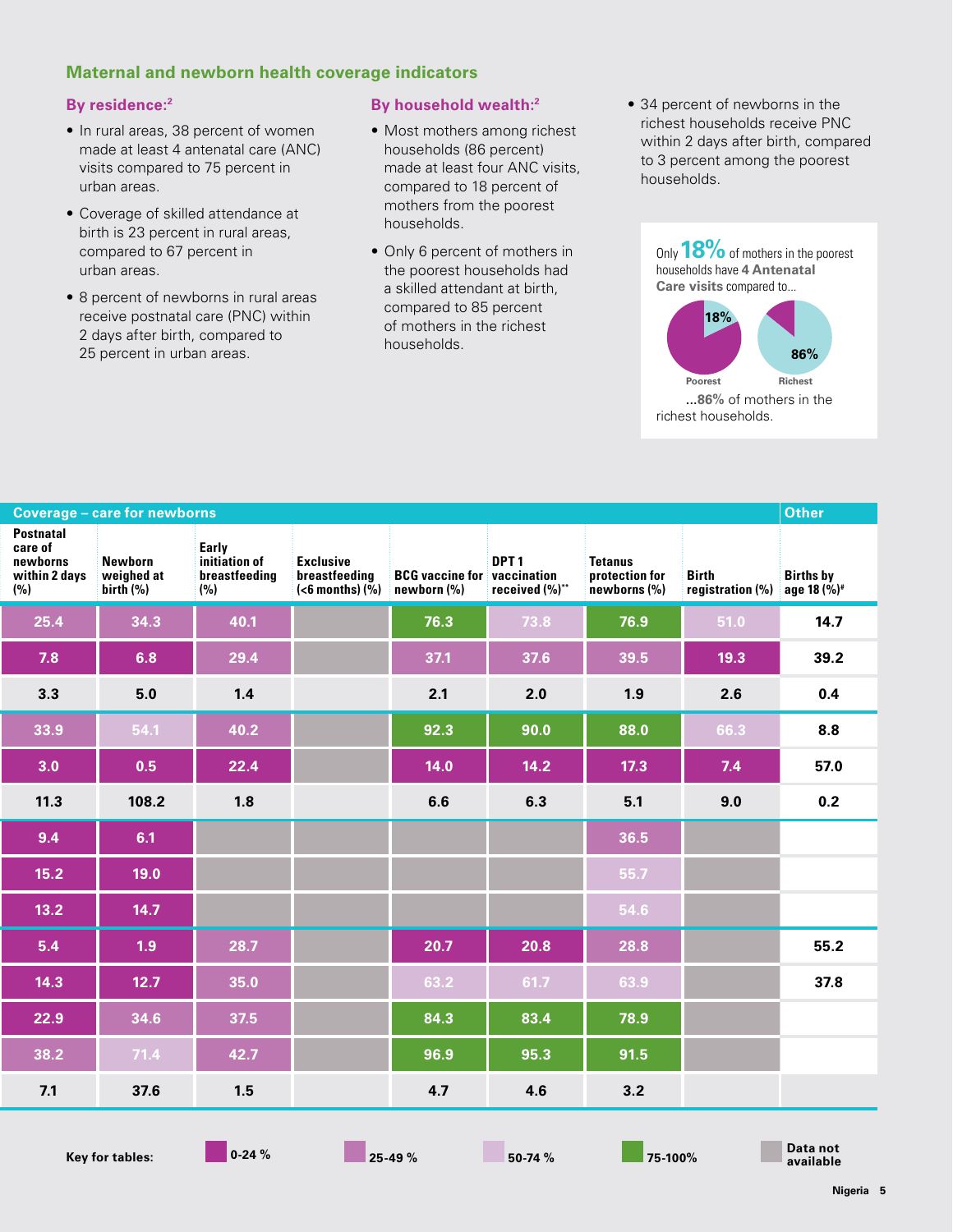

#### **By mother's age:2**

- 54 percent of mothers <u> HAAR</u> aged 20-34 made at least four ANC visits, compared to 38 percent among younger mothers (aged less than 20).
- Coverage of skilled attendance at birth among mothers aged 20-34 is 41 percent, compared to 25 percent among younger mothers (aged less than 20).
- Their newborns receive low levels of postnatal care: 15 percent and 9 percent, respectively.

#### **Disparities in key maternal and newborn health interventions, Nigeria, 20132**

|                                                | <b>Coverage - care for mothers</b>                                         |                                                              |                                   |                               |                                                    |                                                             |  |  |  |
|------------------------------------------------|----------------------------------------------------------------------------|--------------------------------------------------------------|-----------------------------------|-------------------------------|----------------------------------------------------|-------------------------------------------------------------|--|--|--|
|                                                | <b>Demand for family</b><br>planning satisfied<br>by modern<br>methods (%) | <b>Antenatal care</b><br>coverage at least<br>$4 \times (%)$ | Skilled attendant<br>at birth (%) | Institutional<br>delivery (%) | <b>Delivered by</b><br>caesarean<br>section $(\%)$ | <b>Postnatal care</b><br>of mothers<br>within 2 days<br>(%) |  |  |  |
| <b>National estimate</b>                       | 31.3                                                                       | 51.1                                                         | 38.1                              | 35.8                          | 2.0                                                | 39.6                                                        |  |  |  |
| <b>North Central</b>                           | 31.7                                                                       | 55.5                                                         | 46.5                              | 45.7                          | 2.3                                                | 47.6                                                        |  |  |  |
| North East                                     | 13.1                                                                       | 38.9                                                         | 19.9                              | 19.5                          | 0.9                                                | 31.8                                                        |  |  |  |
|                                                | 22.4                                                                       | 30.4                                                         | 12.3                              | $11.5$                        | 0.6                                                | 17.0                                                        |  |  |  |
| Soluth West<br>Soluth East<br>Coluth East      | 26.4                                                                       | 82.9                                                         | 82.2                              | 78.1                          | 3.9                                                | 60.9                                                        |  |  |  |
| South South                                    | 32.6                                                                       | 62.3                                                         | 55.4                              | 50.1                          | 4.1                                                | 60.3                                                        |  |  |  |
| South West                                     | 46.6                                                                       | 86.9                                                         | 82.5                              | 75.0                          | 4.5                                                | $72.7$                                                      |  |  |  |
|                                                |                                                                            |                                                              |                                   |                               |                                                    |                                                             |  |  |  |
|                                                | South West                                                                 | South West                                                   | South West                        | South East                    | South West                                         | South West                                                  |  |  |  |
|                                                | 46.6                                                                       | 86.9                                                         | 82.5                              | 78.1                          | 4.5                                                | $72.7$                                                      |  |  |  |
| e Highest<br>value<br>value<br>Paris (ki)      | North East                                                                 | North West                                                   | North West                        | North West                    | North West                                         | North West                                                  |  |  |  |
|                                                | 13.1                                                                       | 30.4                                                         | 12.3                              | $11.5$                        | 0.6                                                | 17.0                                                        |  |  |  |
| $\mathbf{\tilde{c}}$ Ratio (highest to lowest) | 3.6                                                                        | 2.9                                                          | 6.7                               | 6.8                           | 7.5                                                | 4.3                                                         |  |  |  |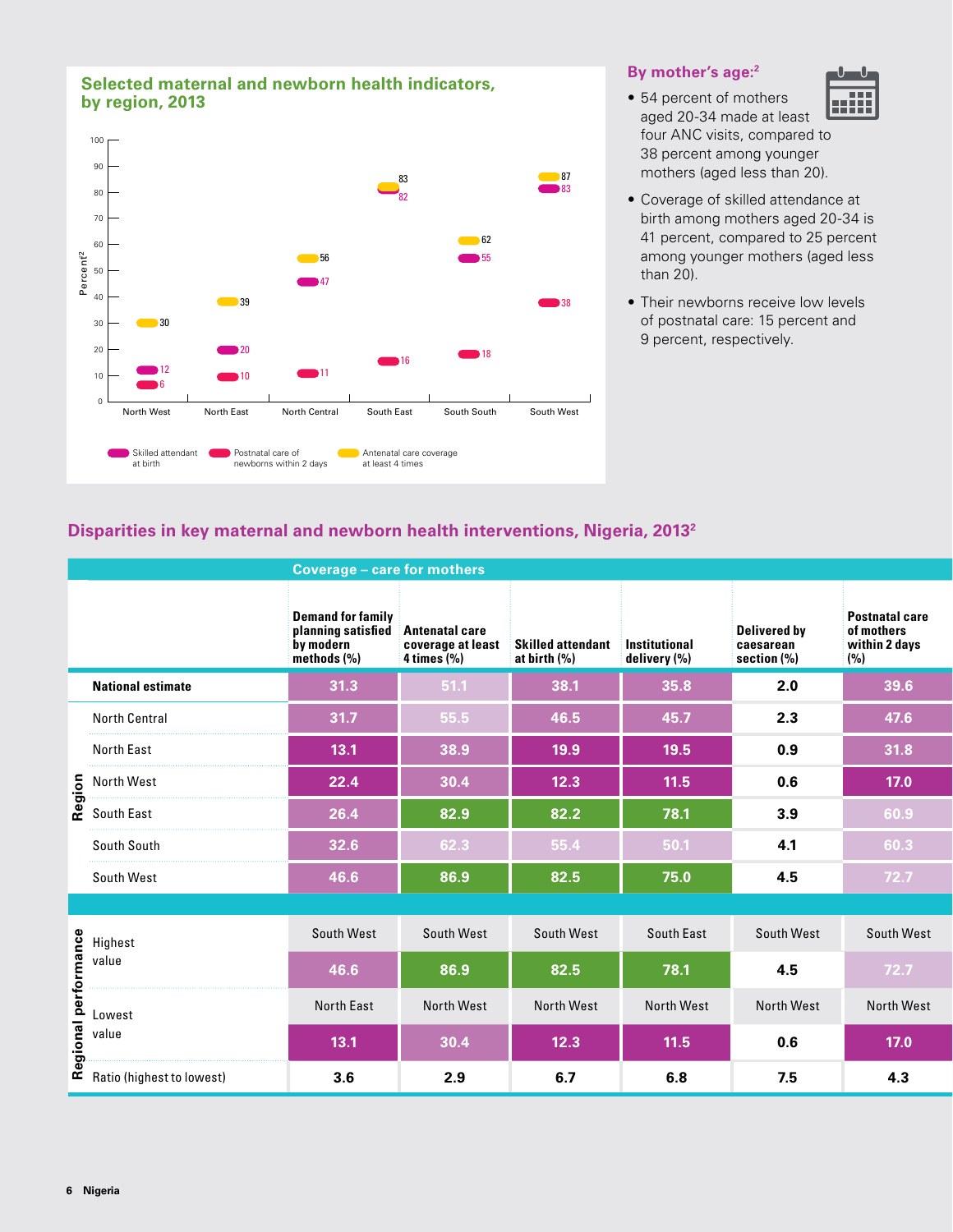#### **By mother's education:2**

- 80 percent of mothers with higher education made at least four ANC visits, compared to only 28 percent of mothers with no education.
- Only 12 percent of mothers with no education had a skilled attendant at birth, compared to 44 percent with primary education and 93 percent for mothers with higher education.
- 5 percent of newborns are checked within two days after birth if their mothers have no education, compared to 14 percent of mothers with a primary education and 38 percent of mothers who received higher education.

The better educated the mother is, the more likely she will receive critical **maternal health services**



Percentage of women having a skilled birth attendant relative to their education level

#### **By geographic region:2**

- South West saw the highest rate of antenatal care coverage (at least four visits) of 87 percent, compared to the lowest coverage of 30 percent in North West.
- The region with the highest coverage of skilled birth attendance is South West with 83 percent; the lowest coverage is North West with 12 percent – a difference of nearly 7 times.
- South West has the highest coverage of PNC for newborns (within 2 days after birth) with 38 percent while North West has the lowest coverage at 6 percent – a difference of 6 times.

| <b>Coverage - care for newborns</b>                             | Other                                |                                                |                                                                |                                                   |                                    |                                                      |                           |                                    |
|-----------------------------------------------------------------|--------------------------------------|------------------------------------------------|----------------------------------------------------------------|---------------------------------------------------|------------------------------------|------------------------------------------------------|---------------------------|------------------------------------|
| <b>Postnatal</b><br>care of<br>newborns<br>within 2 days<br>(%) | Newborn<br>weighed at<br>birth $(%)$ | Early<br>initiation of<br>breastfeeding<br>(%) | <b>Exclusive</b><br>breastfeeding<br>$(6 months) (\tilde{\%})$ | <b>BCG</b> vaccine for vaccination<br>newborn (%) | DPT <sub>1</sub><br>received (%)** | Tetanus<br>protection for<br>$new \$ newborns $(\%)$ | Birth<br>registration (%) | <b>Births by age</b><br>$18 (%)^*$ |
| 14.0                                                            | 16.4                                 | 33.2                                           | 17.4                                                           | 51.2                                              | 50.6                               | 52.8                                                 | 30.8                      | 29.1                               |
| 10.9                                                            | 12.3                                 | 46.7                                           |                                                                | 62.7                                              | 62.0                               | 56.8                                                 | 28.6                      | 24.8                               |
| 9.6                                                             | 5.4                                  | 37.9                                           |                                                                | 35.1                                              | 34.7                               | 40.7                                                 | 21.8                      | 42.3                               |
| 6.4                                                             | 4.2                                  | 25.7                                           |                                                                | 21.7                                              | 22.2                               | 32.9                                                 | 20.3                      | 46.6                               |
| $15.7$                                                          | 46.4                                 | 32.6                                           |                                                                | 90.4                                              | 88.9                               | 84.7                                                 | 52.2                      | 8.1                                |
| 18.4                                                            | 27.2                                 | 42.5                                           |                                                                | 84.7                                              | 84.5                               | 73.0                                                 | 38.7                      | 16.1                               |
| 38.4                                                            | 40.8                                 | 27.7                                           |                                                                | 84.5                                              | 81.5                               | 80.7                                                 | 52.0                      | 10.4                               |
|                                                                 |                                      |                                                |                                                                |                                                   |                                    |                                                      |                           |                                    |
| South West                                                      | South East                           | <b>North Central</b>                           |                                                                | South East                                        | South East                         | South East                                           | South East                | North West                         |
| 38.4                                                            | 46.4                                 | 46.7                                           |                                                                | 90.4                                              | 88.9                               | 84.7                                                 | 52.2                      | 46.6                               |
| North West                                                      | North West                           | North West                                     |                                                                | North West                                        | North West                         | North West                                           | North West                | South East                         |
| 6.4                                                             | 4.2                                  | 25.7                                           |                                                                | 21.7                                              | 22.2                               | 32.9                                                 | 20.3                      | 8.1                                |
| 6.0                                                             | 11.0                                 | 1.8                                            |                                                                | 4.2                                               | 4.0                                | 2.6                                                  | 2.6                       | 5.8                                |
|                                                                 | Key for tables:                      | $0-24%$                                        | $25-49%$                                                       |                                                   | 50-74 %                            | $75-100%$                                            |                           | Data not<br>available              |